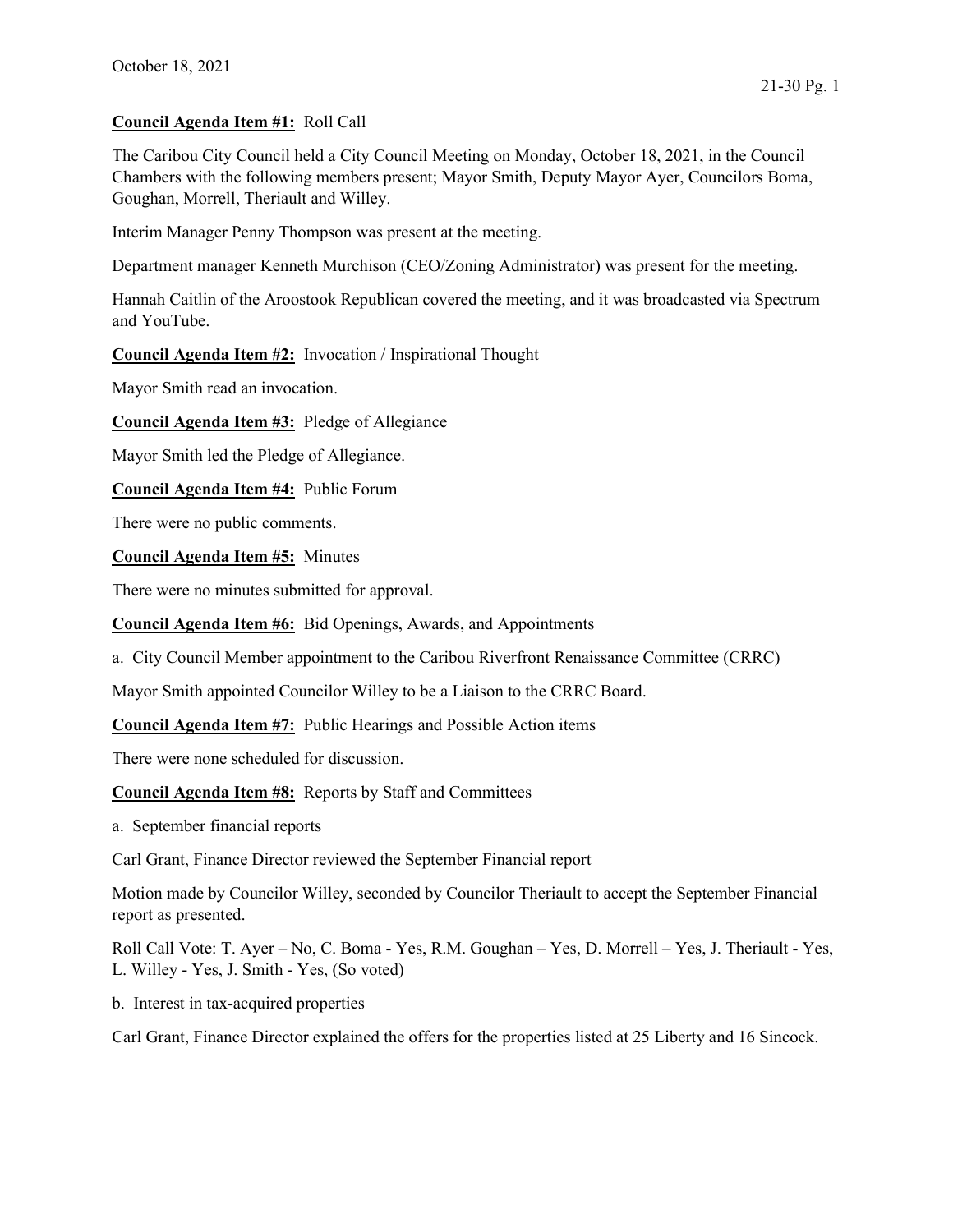25 Liberty Street: Larry Newell has offered \$1,500.00 for the property. The minimum bid set for the property was set for \$24,700.00 which was set high because the previous building had to be demolished, it is not all back taxes.

16 Sincock Street: Dale Johnson offered \$2,500.00 which was the minimum bid allowed for the property. The interested individual has also provided details of their intent for the property.

c. Update on Dangerous Buildings

Kenneth Murchison, CEO/Zoning Administrator presented the Council with a booklet of information for Dangerous and Nuisance Buildings to work on in 2022. He explained that most of the properties on the list are in danger of being Tax Acquired. Other properties on the list may require legal action within the court system.

Interim Manager Thompson explained the procedure of selection and creating a timeline as they did for the previous list. The list is being presented to give Council the opportunity to be able to drive by the locations to see what is being looked at. The previous list of five Dangerous Buildings has had four completed. The remaining location needing to be completed is at 37 Home Farm Road.

d. Manager's Report

Interim Manager Thompson reviewed the Manager's Report dated October 14, 2021.

Council Agenda Item #9: New Business, Ordinances and Resolutions

a. Ordinance No. 17, 2021 Series, Chapter 21 Remote Participation Policy

Motion made by Deputy Mayor Ayer, seconded by Councilor Morrell to accept Ordinance No. 17, 2021 Series, Chapter 21 Remote Participation Policy.

Roll Call Vote: T. Ayer – Yes, C. Boma - Yes, R.M. Goughan – Yes, D. Morrell – Yes, J. Theriault - Yes, L. Willey - Yes, J. Smith - Yes, (So voted)

## Council Agenda Item #10: Old Business

a. Broadband Project Update and Proposal from Business Investment Group

Hugh Kirkpatrick of the Business Investment Group came to give an update regarding their Broadband project. He stated that they have talked to Pioneer Broadband roughly two weeks ago and they need to find a location for a centralized hub. They are interested in using a lot on Sincock Street that has been reserved for City use.

Councilor Morrell asked about getting ahead of the curve with possible funding sources.

Interim Manager Thompson explained that there is currently no guidance with the funding that is going to be coming available, but they are working on being prepared for when everything comes into place.

Mr. Kirkpatrick explained that from his understanding it may be a CDBG type of proposal process for the grant. The estimated cost for the project is 5.6 million dollars.

Motion made by Councilor Goughan, seconded by Deputy Mayor Ayer to allocate the land to them as proposed for Map 28 Lot 149A on Sincock Street.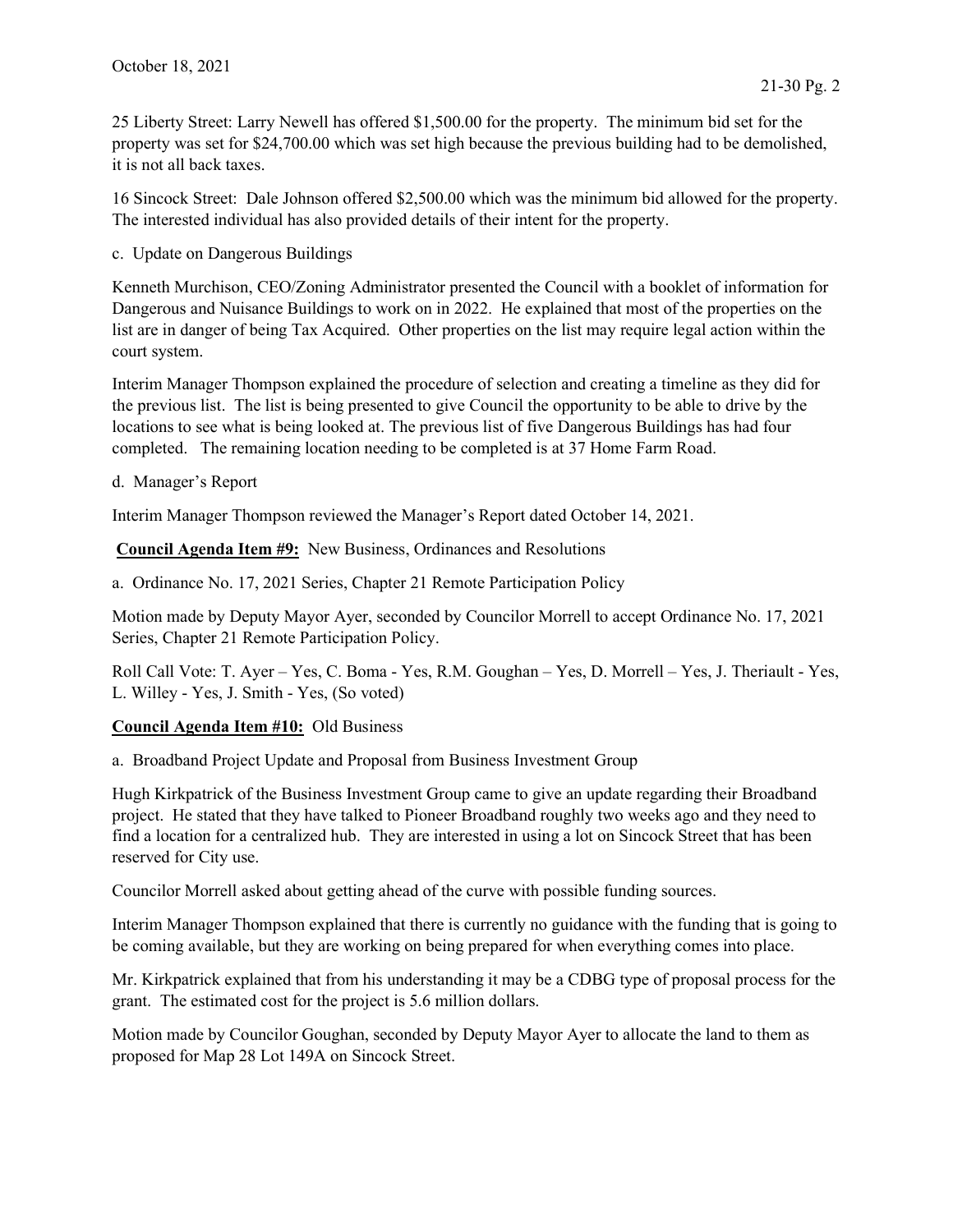Roll Call Vote: T. Ayer – Yes, C. Boma - Yes, R.M. Goughan – Yes, D. Morrell – Yes, J. Theriault - Yes, L. Willey - Yes, J. Smith - Yes, (So voted)

b. Update on River Road, requested at prior meeting

Interim City Manager Thompson explained that there was a Highway Protection meeting in July and Council had been updated. At that time the Council voted to allow the Public Works department to do a temporary realignment of the road.

In August MEMA (Maine Emergency Management Agency) & AKEMA met with City staff and Councilor Theriault at the site of the 2018 failure on the River Road to talk about potential funding opportunities for reconstruction of the road. When leaving the meeting staff felt that what they were told was that they were going to get back to us after talking to FEMA, but that they should not do anything because it would hurt the chances for FEMA to buy into the project and help pay for it. They also felt that they needed to speak with Dubois and King about it. At the same time, they had received the survey back from the Chomka parcel and Dubois and King overlaid the Chomka parcel boundaries onto the River Road design that they made. There were some spots where the parcel would be impacted by the current design slopes and those would be at the start and the end portion of the relocated road. To miss the parcel would require relocating even more of the roadway into the railroad easement and at the 185 River Road property end. Any work on the River Road is within Dr Chomka's property to the centerline. These types of easements typically allow for work to maintain the roadway within its limits without additional compensation. It was explained that some kind of an agreement needs to be made for the City to do work on the River Road.

There are different grants all with different deadlines. For example, for one of them the deadline is June 1, 2022, so by the time they review them and reward them we've lost the whole season and would be approximately 2024 before the project would be started.

Councilor Theriault explained that for what Mr. Ouellette plans to do would give a decent temporary realignment and would avoid the Chomka property. She explained that anything that can be done to smooth out the side of the road better so that if someone had to pull over quickly because of something they could be safer. She believes that he should be able to do the temporary realignment and it could help and would make people happy.

Council suggests that Public Works continue with the previously discussed temporary realignment of the River Road.

c. Update on City Manager contract negotiations

Mayor Smith explained that there has been a contract proposed and it has been presented to the Council a couple times and he believes that the Interim City Manager agrees with a contract that was proposed.

Motion made by Deputy Mayor Ayer, seconded by Councilor Boma to accept the contract to make Interim City Manager Penny Thompson the City Manager of Caribou.

Roll Call Vote: T. Ayer – Yes, C. Boma - Yes, R.M. Goughan – Yes, D. Morrell – Yes, J. Theriault - Yes, L. Willey - Yes, J. Smith - Yes, (So voted)

Motion made by Deputy Mayor Ayer, seconded by Councilor to appoint Penny Thompson to the NMDC Executive Board and as the Aroostook Waste management alternate member.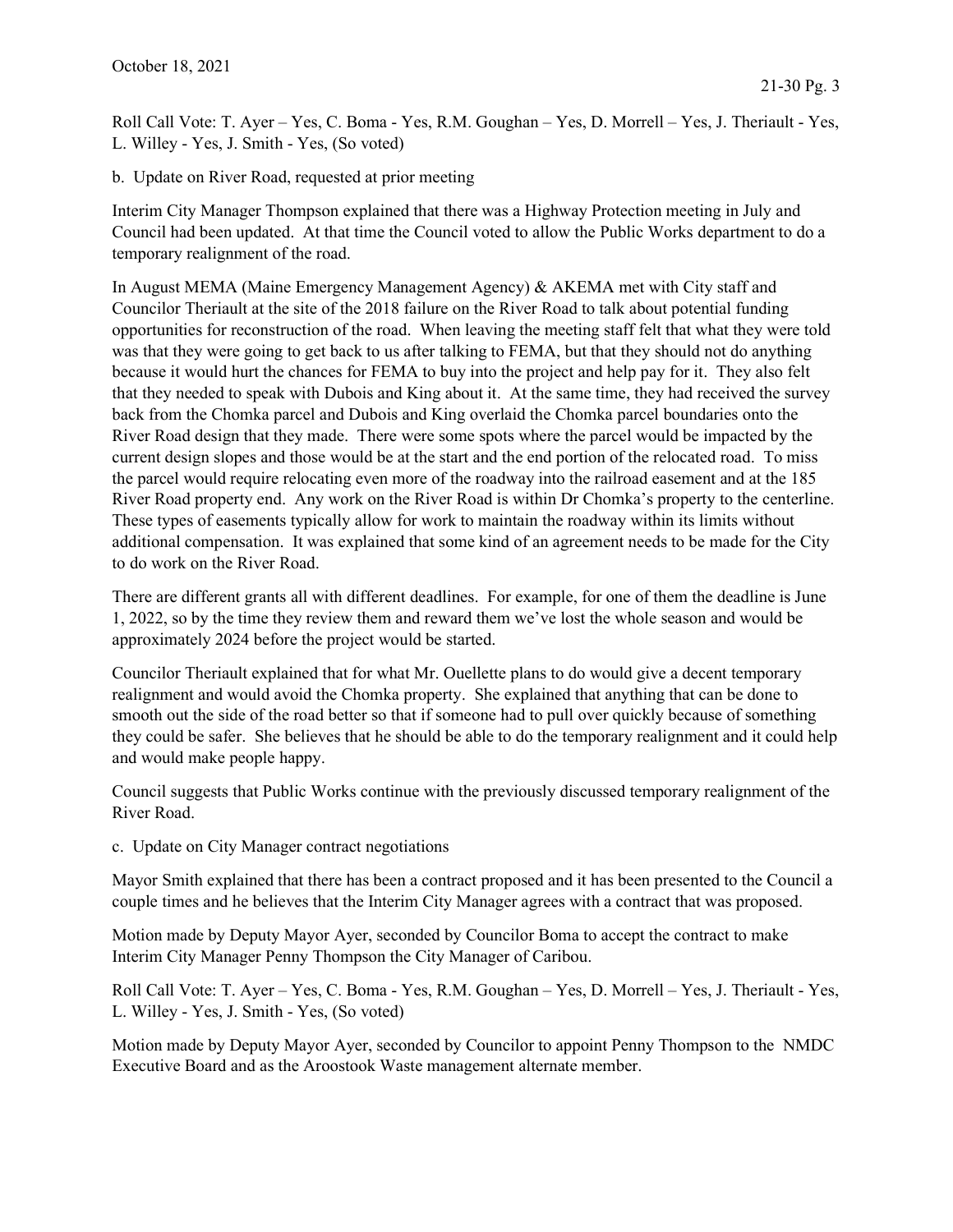Roll Call Vote: T. Ayer – Yes, C. Boma - Yes, R.M. Goughan – Yes, D. Morrell – Yes, J. Theriault - Yes, L. Willey - Yes, J. Smith - Yes, (So voted)

Council Agenda Item #11: Reports and Discussion by Mayor and Council Members

Councilor Morrell – Wanted to thank the Public Works Director, Dave Ouellette for the heads up call on the meeting for the pre-bid. He explained that he went above and beyond to remind him, and yet he still forgot it.

Deputy Mayor Ayer – Stated that they need to work on scheduling an Airport Committee meeting to look at the two bids that they had received, and congratulate Penny on the City Manager position.

Councilor Goughan – He believes the past City Councils have overwhelmingly been wanting to help develop Caribou and have been wanting to help people and their businesses.

He recently visited Richards Electric. A new gentleman has purchased it and has taken it to the next level, as any business does. He explained that the work that is done is very professionally done. He wants to give a big shout out to Brent Perreault for continuing the business in Caribou.

Councilor Boma – Explained that the Trailer Park Closure Committee met today and that they still have 7 occupied mobile homes in the park and about 10 lots including the 7 that still have mobile homes on the lots that will need to be removed at some point. At this point they are planning to send another letter reminding people that there is an incentive that they will be able to benefit from if they remove, leave, or sign the agreement. They are also planning on looking at enforcement avenues if people don't vacate when they are supposed to.

Mayor Smith – Reminded that October 27<sup>th</sup> is the Council Candidate Forum, and that absentee ballots are available.

Council Agenda Item #12: Executive Session(s) (May be called to discuss matters identified under 1 MRSA §405.6)

a. Real Estate and Economic Development under §405.6.C (Downtown TIF District)

Motion made by Deputy Mayor Ayer, seconded by Councilor Morrell to enter executive session at 7:15 p.m. to discuss Real Estate and Economic Development under §405.6.C.

Council exited Executive Session at 7:33 p.m.

Motion made by Councilor Willey, seconded by Deputy Mayor Ayer to amend the Downtown Tax Increment Financing (TIF) District to remove the OAV for Map 11 Lot 4-B owned by Gagnon's Rental Properties, LLC and then create a new 30-year Tax Increment Financing (TIF) District for the Map 11 Lot 4-B. Vote was unanimous. (So voted)

b. Discussion when an individual's right to privacy would be violated under §405.6.A.1 (Compliant)

Motion made by Councilor Goughan to enter executive session at 7:33 p.m. to discuss when an individual's right to privacy would be violated under §405.6.A.1. Vote was unanimous. (So voted)

Council exited Executive Session at 8:45 p.m.

No action taken.

Council Agenda Item #13: Next Regular Meetings: November 1, November 15, November 29